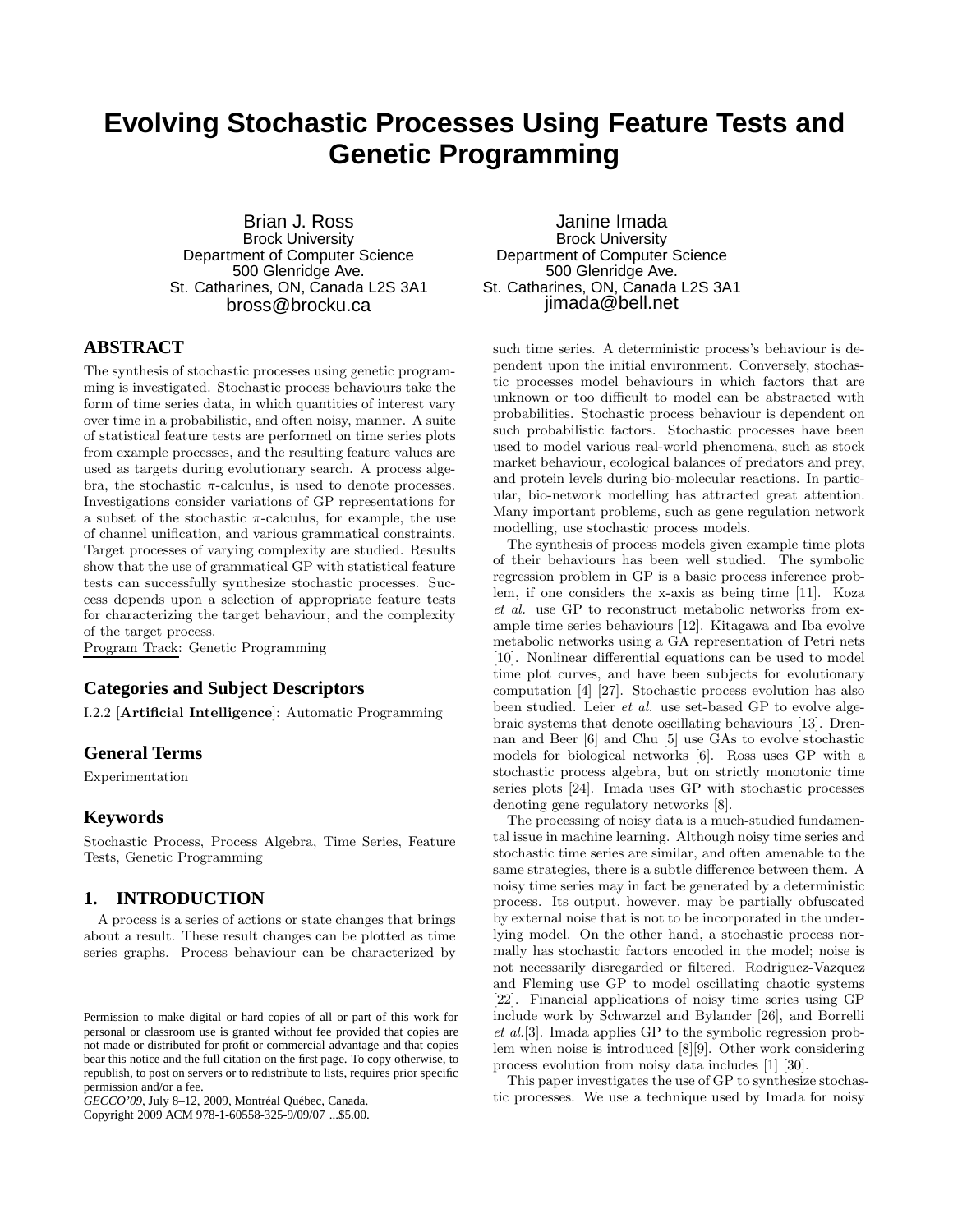time series as found in symbolic regression problems and gene regulation networks [8]. Target process behaviour is characterized by application of a series of statistical feature tests to the time series plots. We then evolve processes whose feature values are as close as possible to those of the target. Processes are denoted with a subset of the stochastic  $\pi$ -calculus, which is a process algebra for modelling stochastic processes [17][19]. It has been shown to be useful for modelling various biological and chemical systems [2][20]. Its modularity and simple semantics make it a suitable language for GP. The GP system defines the process algebra with a context-free grammar, which enables useful grammatical constraints to guide the form of solutions considered. Experiments examine the evolution of processes exhibiting a variety of stochastic behaviours.

There are many motivations for this research. The stochastic  $\pi$ -calculus is one of many process algebras used in the formal methods community, which is a field whose research is directed towards the formal analysis and modelling of concurrent (stochastic) systems. However, very little research exists in using machine learning towards the automatic synthesis of process algebra models. Process algebra are particularly well suited for GP, given their modular, programming language-like nature. Stochastic  $\pi$ -calculus models differ from conventional reaction-based models [10] [12], whose expressions denote the entire reaction that will ensue in a process. Rather, the stochastic  $\pi$ -calculus denotes simpler components, which interact with each another other during process execution in complex and often unpredictable ways. Resulting process executions are very dynamic and robust in nature. This makes them a challenging domain for GP.

The paper is organized as follows. Section 2 describes the stochastic  $\pi$ -calculus. The use of statistical features for denoting time series data is discussed in Section 3. Some specific methodologies used in the experiments, such as channel unification, grammatical constraints, and fitness strategies, are described in Section 4. Experiments and their results are given in Section 5. Conclusions are in Section 6.

## **2. A STOCHASTIC PROCESS ALGEBRA**

$$
\begin{aligned} \mathbf{P} &::=\theta \parallel \mathbf{P}|\mathbf{P} \parallel \text{Repl } \pi \cdot \mathbf{P} \parallel \Sigma\\ \Sigma &::=\pi.\mathbf{P} \parallel \text{delay}(t).\mathbf{P} \parallel \Sigma + \Sigma\\ \pi &::=\text{?c} \parallel !c \end{aligned}
$$

#### **Table 1: Process Algebra Syntax**

The stochastic  $\pi$ -calculus is a process algebra that models concurrency, stochastic behaviour, and mobility (dynamic network changes) [19]. We use a subset of the stochastic  $\pi$ -calculus (Table 1). We omit channel passing, renaming and restriction found in the full algebra, which makes our algebra similar in syntax to the CCS algebra [15]. Despite these omissions, arguably the most interesting feature of this process algebra is its stochastic semantics, which permits many complex behaviours to be modelled.

In Table 1, processes can be defined by a null process *0*, the concurrent operator "|", replication operator *Repl*, or choice  $\Sigma$ . A choice expression is one or more terms that can be stochastically selected. A term is an input (*?x*) or output (*!x*) action. A delay term, if selected, advances the clock by a stochastically-determined duration, as specified by the delay value *t*. Each channel *c* has a rate associated with it. A shorthand notation used is *K@P*, which means *P*|*P*|*...*|*P* repeated K times.

Sub-process definitions with parameter passing are possible. Letting *Proc* be a channel name reserved to identify a sub-process:

 $Proc= P \Rightarrow Repl (?Proc.P)$ 

Calls to the sub-process are denoted "!Proc".

The stochastic semantics are based on the Gillespie algorithm [7], which is used in chemical simulations. Consider the following transition of an expression:

 $(?x.P_1+\Sigma_1)| (x.P_2+\Sigma_2)|P_3 \stackrel{rate(x)}{\rightarrow} P_1|P_2|P_3$ 

Here, ?x and !x are *active*, in that they are both able to communicate. A synchronous handshaking communication has arisen along channel *x* via its input and output terms, and the entire expression has transformed. The other choices of actions in the  $\Sigma_i$  terms have been preempted by this communication. The Gillespie algorithm selects the execution of *x* stochastically. Gillespie selection is identical to Roulette wheel selection. Each active channel has an area of the Roulette wheel proportional to its probabilistic strength (quantity  $\times$  rate). A call to a random number generator lets the simulation environment select a channel from the wheel. Once the transition occurs, the global time counter is advanced by an amount inversely proportional to the probability of the selected action. This reflects the higher frequency of more probable actions.

During an interpretation of a stochastic  $\pi$ -calculus expression, the overall expression transforms dynamically as terms replicate, and choice terms appear and disappear. The changing quantities of active terms within the expression can be measured over time, which permits a time series characterization of process behaviour.

The stochastic  $\pi$ -calculus can denote complex systems elegantly and concisely [2][17]. Resulting time plots, however, can be unpredictable and highly sensitive to details of the expressions, as is commonly the case with nonlinear dynamic systems [28]. For example, the particular rate used for a channel can result in drastically different time series plots. Altering a single channel in an action term can immediately result in a deadlocked expression. This makes process specification challenging, both for humans and GP.

# **3. TIME SERIES AND STATISTICAL FEA-TURES**

Stochastic processes generate time series which vary between separate interpretations, even when run from identical starting conditions. By examining a possibly noisy time series from a stochastic process, standardized characteristics are often calculable. By doing so, a complex time series might be accurately identified by a carefully selected set of feature characteristics.

We characterize process behaviour by analyzing the generated time series with a suite of statistical feature tests. Our system implements an ensemble of 17 uni-variate tests taken from [8] [16] [29]. Let the time series be denoted  $T = (t, v_t)$ , where  $v_t$  is the measured data value at time  $t$ . Experiments in this paper select from the following tests: (1) *Raw mean*: The mean of all v*<sup>t</sup>* is computed. (2) *Raw standard deviation*: The standard deviation of v*<sup>t</sup>* is computed. (3) *Skew*: If the data values are put into histogram bins, this measures the symmetry, or lack thereof, of the histogram. Pos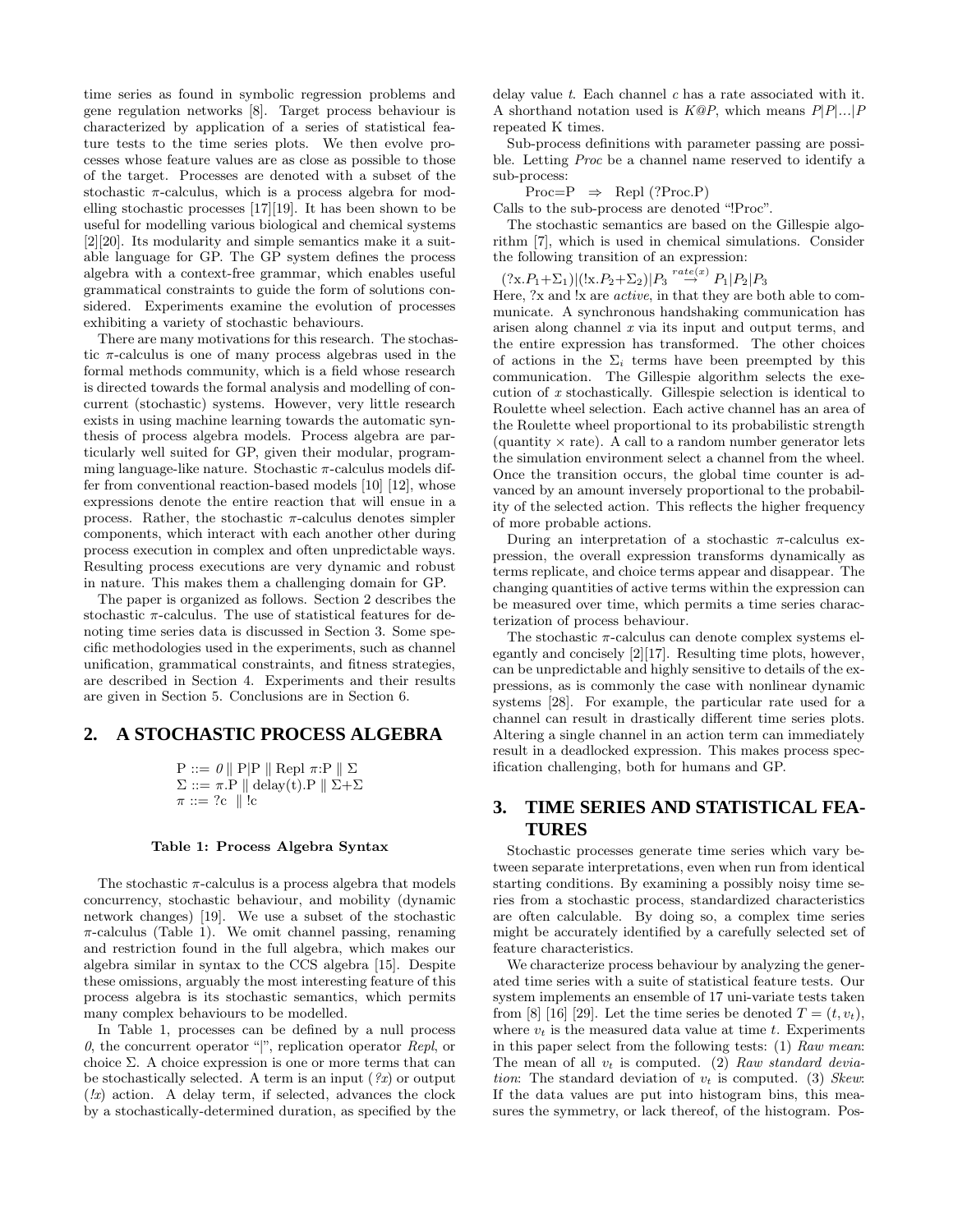itive values means the histogram skews to the right of the mean. Negative values means a skew left. Zero indicates a symmetric distribution around the mean. (4) *Serial correlation*: This measures the degree of fit to a white noise model. Small values indicate more noise in the data. (5) *Chaos*: This measures the sensitivity to initial values. It calculates the rate of divergence of nearby points, averaged over many measures. Negative values indicate stability, zero if steady-state, and positive if divergent, chaotic behaviour. (6) *Periodicity*: This complex computation detects cyclic activity which might vary in frequency. Trend is removed from the raw data, followed by calculation of the auto-correlation function. The periodicity is the time interval of the shortest detected cycle.

Given a target process, the statistical feature values for its output behaviour are computed. Hundreds of plots are generated, the feature values of all the plots are determined, and the means and standard deviations of these values are calculated. Next, a meaningful set of features must be chosen that competently characterizes the time series. One might be tempted to use *all* feature values. However, this is not recommended, since too many features creates a highly dimensional search space that is too difficult for evolution. Note that automatic feature selection is a research problem studied elsewhere [14]. Furthermore, the automatic identification of generalized time series is intractable.

We choose feature tests using a combination of principled and *ad hoc* selection. To help rationalize which features are worth consideration, we tabulate all the feature tests scores and compute for each a *stability* measurement: stability =  $\mu/\sigma$ . A high stability means that the mean value does not vary a lot compared to its standard deviation, and hence may be an accurate measurement. Next, we manually select from the feature tests that are both stable, and seem sensible for the target behaviour at hand. For many processes, the feature tests to use will be obvious. For example, an oscillating time series should use periodicity.

# **4. METHODOLOGY**

## **4.1 Channel unification**

One issue of concern is whether it is detrimental to represent  $\pi$ -calculus actions within the GP tree with hard-coded channel names, for example, "!x" for channel x. Expressions can deadlock with a single change of a channel label. Also, we find that the majority of the initial population of expressions are deadlocked, and hence contribute nothing to the gene pool during evolution.

An alternative representation is to treat channels as variables to be unified. Channel unification permits channels labels to be set dynamically, according to the structure of expressions. Unlike hard-coded channels, this may reduce deadlock, and promote effective evolution. Using channel unification means that an expression is first transformed by a unification procedure. After all channel variables are unified, the modified expression can be used as usual.

A *free* channel variable is a placeholder for an actual channel. It has the form  $A_{x,n}$ , where A is a channel variable, with an associated channel label  $x$  and priority value  $n$ . Terms with higher priorities can take precedence over those with lower priorities, perhaps akin to dominant and recessive genes. Unifying  $A_{x,n}$  with channel label z results in: unify $(A_{x,n}, z) \Rightarrow z_n$ . The  $z_n$  term is called a *ground* channel. It retains a priority value  $n$  until the expression unification procedure is complete, after which priorities are removed. A deterministic unification algorithm unifies all the channel variables in an expression. Unification happens only once per instance of channel variable in the expression, and it is permanent through the remainder of that expression's interpretation.

The *prioritized unification algorithm* uses a portion of the  $\pi$ -calculus interpreter, in order to find active terms (ie. those available to communicate) that *might* unify during actual interpretation. It finds the set of active channel terms, and unifies them using the following ordered set of rules:

- 1. Two free channel variables with the same channel label  $x$  are unified with  $x$ .
- 2. The free channel variable  $A_{x,n}$  with the highest priority *n* is matched with the free variable  $B_{y,m}$  with the lowest priority  $m$ . Both unify with  $x$  from  $A$ .
- 3. A free channel  $A_{x,n}$  is unified with a ground channel  $x_m$ , having the same name as  $A$ 's channel label  $x$ .
- 4. The ground channel  $x_n$  with highest priority n is matched with the free channel  $A_{v,m}$  with the lowest priority m. A is unified with x.

If all variables have been unified, the process stops. Otherwise, the above is applied iteratively and greedily within a breadth-first  $\pi$ -calculus interpreter. Terms are unwound by performing handshaking of complementary terms, and putting the resulting transformed expressions in a queue. This attempts to transform expressions that are likely to occur should communication arise, irrespective of the stochastic model used in the  $\pi$ -calculus. The queue elements are then processed with the above rules, one after another, until all channel variables have been unified, OR a maximum queue size is reached (100 in our experiments). Any remaining free variables are unified with their composite channel labels.

A variation of the above, *free unification*, ignores priority values. The first channel term found of the type required in the rule is used.

A stochastic  $\pi$ -calculus interpreter is implemented in SIC-Stus Prolog, which implements the above channel unification procedures as options. The interpreter is based on an abstract machine specification in [18].

## **4.2 Grammar-Guided Genetic Programming**

Grammar-guided GP is used, and the process algebra is defined with a context-free grammar (CFG). It is useful for this research, as it permits the definition of grammatical constraints for the evolved process algebra expressions. The grammar can be tailored according to the the complexity of the process to evolve. The DCTG-GP system is used, in which logic-based attribute grammars are used to specify GP languages [23].

A typical CFG used in this paper is shown in Fig. 1. This grammar evolves channel rates, which is simply a list of float values. Next, two partitions of processes are defined. Each partition is set with a mask, or direction for action terms. The first partition is set to encode only input terms (Dir=in), and the other uses output terms. The direction is passed to the channel actions in *Ch* (not shown). This improves the chances of communication, by reducing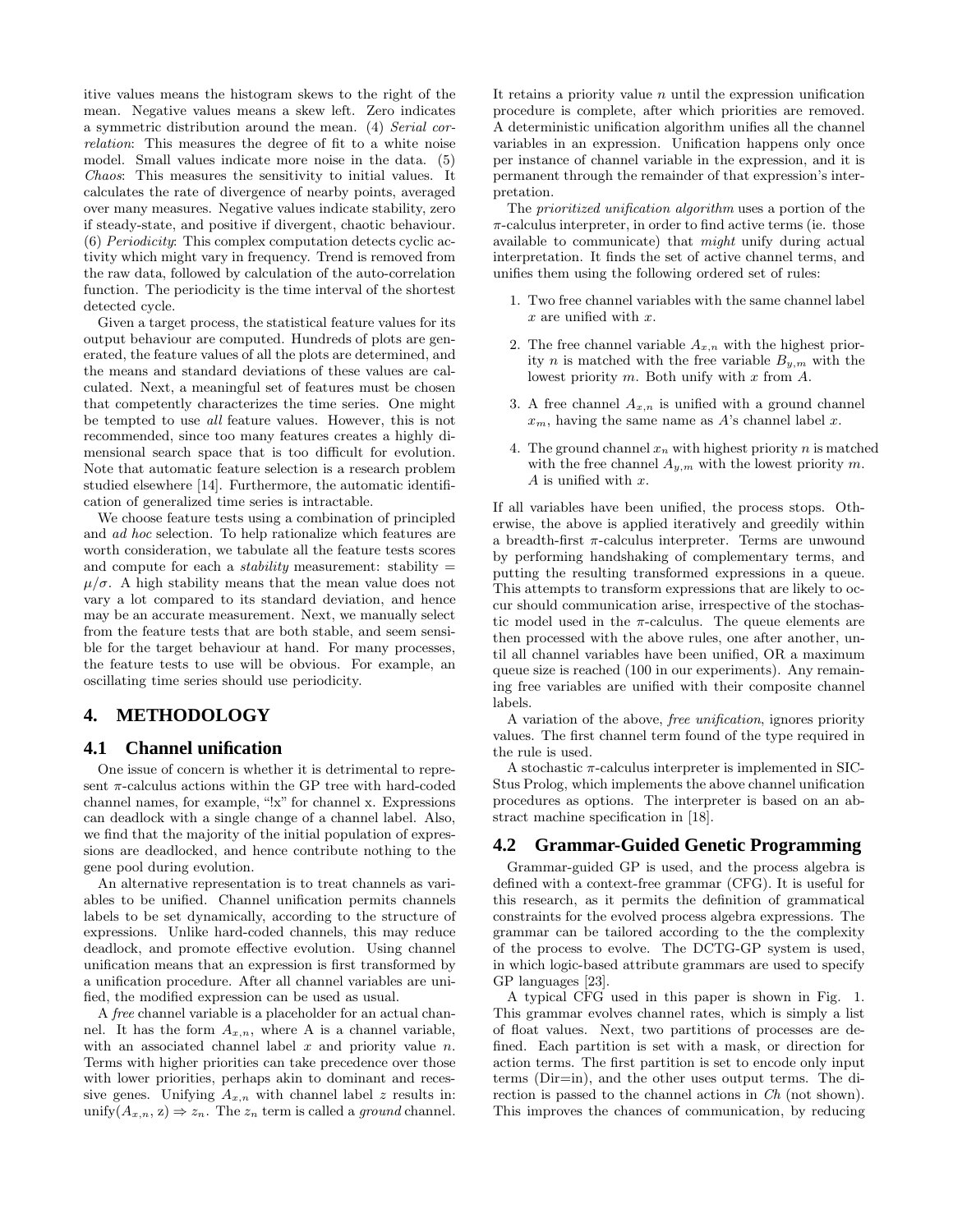Every ::= Rates, 
$$
Procs(in) \parallel Procs(out)
$$

\n Rates ::= Float, Float, ... (1 per channel)

\n $Procs(Dir)^{\dagger} ::= Procs = Choice \parallel$ 

\n $Procs(Dir) \vert Procs(Dir)$ 

\nChoice<sup>†</sup> ::= Term \parallel Choice + Choice

\nTerm ::= Pi \parallel Pi.Pi \parallel Pi.Call \parallel

\nPi.Pi.Call \parallel Pi.Call | Ci.

\nCall ::= Proc Int

\nPi ::= ?Ch \parallel !Ch (if Dir = in or out)

\nCh ::= c (c ∈ channels)

\nFloat ::= min<sub>f</sub> ≤ f ≤ max<sub>f</sub>

\nInt ::= min<sub>i</sub> ≤ i ≤ max<sub>i</sub>

**Figure 1: A grammar for the stochastic** <sup>π</sup>**-calculus**

potential deadlock. The *Procs* rule defines sub-process definitions. Process definitions are indexed with an integer value. Calls to them likewise use an integer expression in the rule *Call*. The integer field is processed to index a process defined within that partition. The *Choice* rule defines the main body of expressions. The *Term* rule shows the different kinds of expression sequences allowed. Note that the terms are *guarded*, which means that each recursive call to a sub-process must involve at least one action *Pi* beforehand. Finally, floats and integers fall within specified ranges.

Note that the *Procs* and *Choice* rules are tagged with †. These grammar rules permit Ohno-style subtree duplication, implemented with a special mutation operator. For example, a tree node labelled C may be replaced with  $C + C$ . A node delete operator performs the inverse transformation. *Procs* and *Choice* can have user-specified maximum sizes.

Other constraints encodable in the CFG may include mask removal, unification variables (Section 4.1), delay terms, parameter passing to processes, adding or removing partitions, terms size limits, and channel rates.

### **4.3 Fitness evaluation**

Fitness evaluation follows a technique used by Imada for noisy symbolic regression and gene regulatory network synthesis[8][9]. The GP expression is interpreted by the stochastic  $\pi$ -calculus interpreter, resulting in a time series for each channel of interest. The feature values from Section 3 selected for a given target process are computed for the time series. The majority of these feature calculations are implemented in C, and are called from the Prolog-based GP system (described below). The periodicity is computed with the R system [21].

Once the feature values for the GP expression are determined, the Euclidean distances between them and the target feature values for all channels  $(j \in ch)$  is computed:

$$
Distance = \sum_{j \in ch} \sqrt{\sum_{i \in features} \left( \frac{(v_{ij} - t_{ij})}{\sigma_{ij}} \right)^2}
$$

where  $v_{ij}$  is the computed feature value,  $t_{ij}$  is the target value, and  $\sigma_{ij}$  is the standard deviation for that feature as exhibited by the target process. The scaling by  $\sigma_i$  can be replaced by the mean  $\mu_i$  if desired.

An option is to interpret an expression multiple times during fitness evaluation. In such cases, the mean of all the distances for the multiple time series is used as the fitness.

## **5. EXPERIMENTS**

# **5.1 KNa2Cl**

| Na = !ionize1.!deionize1.Na                         |                        |
|-----------------------------------------------------|------------------------|
| $K =$ !ionize2.!deionize2.K                         |                        |
| $Cl = ?ionize1.C1\_minus + ?ionize2.C1\_minus$      |                        |
| $Cl\_minus = ?$ deionize $1 Cl + ?$ deionize $2 Cl$ |                        |
| $KNa2Cl = 100@Na   100@Cl   100@K$                  |                        |
| $rate(ionicel) = 100.0$                             | $rate(ionic 2) = 30.0$ |
| $rate(deionize1) = 10.0$                            | $rate(ionic 2) = 20.0$ |
|                                                     |                        |

**Table 2: KNa2Cl target process**



?ionize2 (a), ?deionize1 (b), ?ionize1 (c), ?deionize2 (d)

#### **Figure 2: KNa2Cl plot (input terms)**

This example is taken from [17]. The target process models the ionization and deionization of the KNa2Cl co-transporter:

$$
K + Na + 2Cl \iff K^+ + Na^+ + 2Cl^-
$$

The target stochastic  $\pi$ -calculus expression is shown in Table 2, and an example time-series plot for the input terms is in Fig. 2. Each plot shows the measured quantity over time, of the output channels (?ionize1, etc.).

Although the process plot in Fig. 2 exhibits noise, we will use mean and standard deviation as the two feature tests. After interpreting the expression 500 times, feature values such as the following were computed for the input terms: (i) ?ionize1: mean ( $\mu$ =37.0,  $\sigma$ =1.2), std dev ( $\mu$ =6.2,  $\sigma$ =0.5); (ii) ?ionize2: mean ( $\mu$ =79.0,  $\sigma$ =1.2), std dev ( $\mu$ =4.0,  $\sigma$ =0.4); (iii) ?deionize1: mean ( $\mu$ =62.9,  $\sigma$ =1.2), std dev ( $\mu$ =6.3,  $\sigma=0.5$ ); (iv) ?deionize2: mean ( $\mu=20.9$ ,  $\sigma=1.2$ ), std dev  $(\mu=3.6, \sigma=0.5)$ . The output terms had similar calculations (not given). Therefore, feature evaluation uses mean and standard deviation scores for the in and out terms for the ionize1, ionize2, deionize1, and deionize2 channels. This results in a 16-term weighted sum, which is normalized by either the standard deviation or mean of the target scores.

Global parameters for all the runs are in Table 3. A few parameters requiring explanation are the following. Because the majority of random expressions in the initial population are deadlocked, the initial population is oversampled, and the worst are culled from it. Lamarckian evolution (local search) is performed on the initial population, to help "boost" its viability. One-third of the culled population will have reproduction operations applied to each member a maximum of 5 times. As soon as a change improves the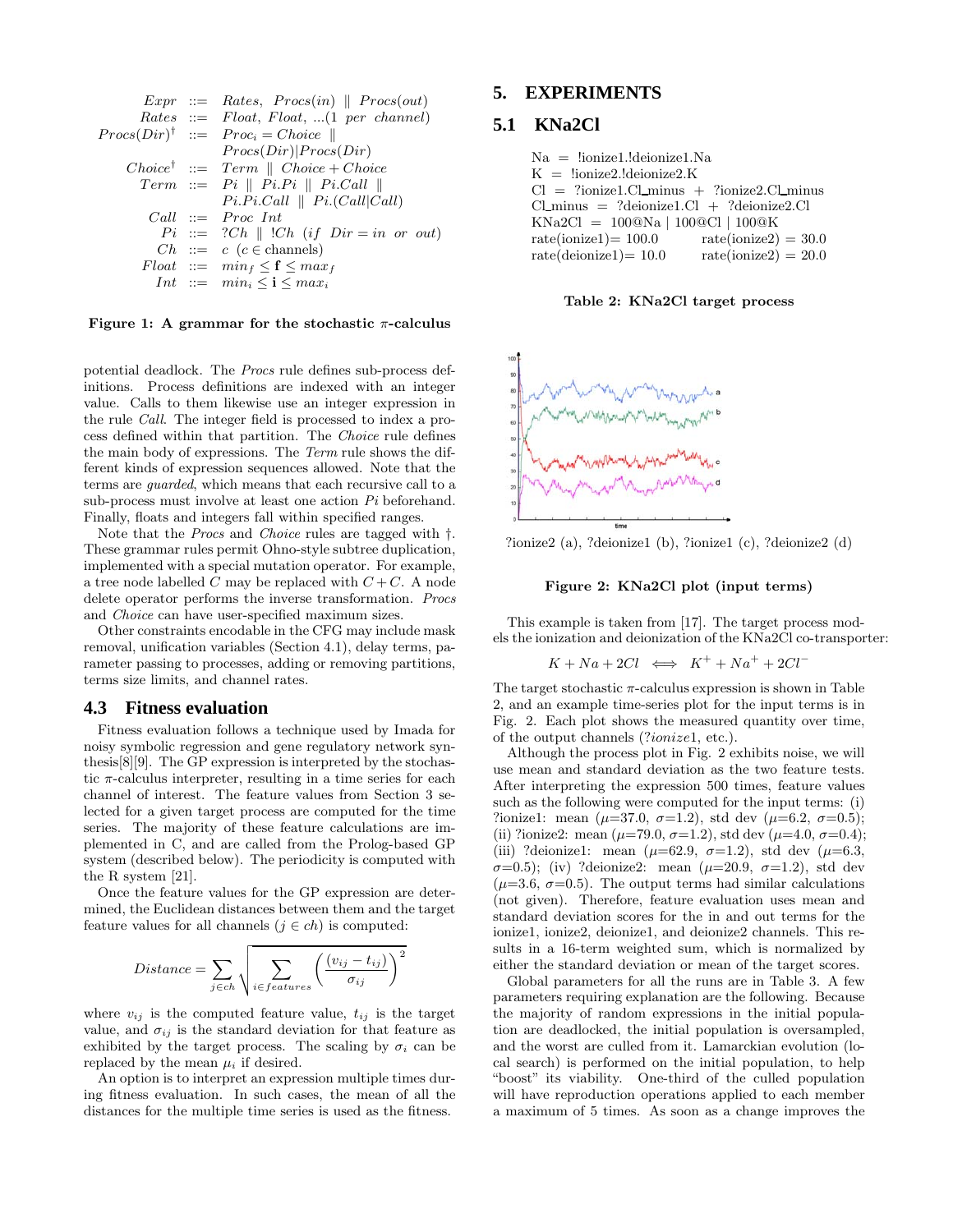| Parameter                    | value                           |
|------------------------------|---------------------------------|
| Initial popn.                | 4000                            |
| Running popn.                | 1500                            |
| Unique popn                  | yes                             |
| Generations                  | 50                              |
| Runs/experiment              | 20                              |
| Init max tree depth          | 8                               |
| Max tree depth               | 10                              |
| Prob. crossover              | 0.90                            |
| Prob. mutation               | 0.10                            |
| Prob. terminal mutation      | 0.045                           |
| Prob. node delete mut.       | 0.036                           |
| Prob. tree mutation          | 0.015                           |
| Prob. clone mut.             | 0.004                           |
| Tournament size              | 4                               |
| Lamarckian boost init. popn. | $0.33$ of popn,                 |
| Lamarckian evolution         | $0.05$ of popn., every $6$ gens |
| Elite migration              | 5                               |

# **Table 3: Common KNa2Cl parameters**

|    |         | Scale    | Choice         | #       |      |               |
|----|---------|----------|----------------|---------|------|---------------|
|    | Target  | factor   | size           | interp. | mask | Unif.         |
| A: | partial | $\sigma$ | 4              | 4       | yes  | no            |
| B: | partial | $\sigma$ | 2              | 4       | yes  | no            |
| C: | partial | $\mu$    | 2              | 4       | yes  | no            |
| D: | full    | $\sigma$ | $\overline{2}$ | 4       | yes  | no            |
| E: | full    | $\sigma$ | 2              | 1       | yes  | no            |
| F: | full    | $\sigma$ | 2              | 1       | no   | no            |
| G: | full    | $\sigma$ | $\overline{2}$ |         | no   | yes (pri)     |
| Н: | full    | $\sigma$ | $\overline{2}$ |         | no   | (free)<br>ves |

# **Table 4: KNa2Cl experiments**

fitness, the new expression replaces the old one in the population. This local refinement is applied every 6 generations during the run, on the top 5% of the population. The population always contains unique trees at all times.

The KNa2Cl experiments are shown in Table 4. Experiments A, B and C target the Cl and Cl minus expressions in Table 2, and the remaining expressions are supplied in a wrapper. Experiments D through H remove the Na and K expressions from the wrapper. Experiments G and H use priority and free channel unification respectively. The maximum choice term size is either 2 or 4. Rates are fixed.

The single expression with the best fitness score seen during a GP run is designated as the solution. The fitness for a solution expression is re-evaluated, and the resulting fitness is its test score.

### *5.1.1 KNa2Cl Results*

The experiments that target partial expressions all obtained exact hits: A got 2, B got 6, and C got 2. Hits were determined by examining the expressions, to see if they matched the target expressions in Table 2. This suggests that the partial target was tractable for these runs, and that smaller choice expressions and  $\sigma$  scaling are preferred.

Experiments D through H, which target the larger process expression, did not result in hits. We believe that better results with the full expression require a more careful selection of feature tests, and evaluation of fewer channels. Nevertheless, these experiments did convey useful insights: variations in number of interpreter evaluations, I/O mask constraints and unification did not affect results.

Statistical significance tests such as the 2-sample t-test are erroneous to use for these experiments, because the fitness scores of solutions are *not* normally distributed. Nevertheless, for curiosity's sake, a 2-sample t-test assuming unequal variances was applied to the training and testing scores of all solutions from all runs (except experiment C, because it uses a different fitness scale). The result suggests that experiments A and B show superior performance to experiments D through H  $(p<0.05)$ . This may confirm that the partial expression experiments are more tractable than the full expression versions, which is evident by the exact hits obtained. This t-test also shows that A and B are statistically equivalent, as are experiments D through H.

The Kolmogorov-Smirnov test (for non-normal distributions) was also applied. It reported no statistical difference in training and testing performance between all experiments, at least for  $p<0.05$ . This result is somewhat confounded by the fact that multiple hits were indeed obtained for experiments A and B, while none for D through H. More runs could strengthen the statistical significance of the observed results. Perhaps the fitness ranges of hit expressions overlap the ranges of non-hit solutions to a great extent, making true solution expressions more difficult to identify in the fitness space. A different selection of feature tests could affect this.

### **5.2 Repressilator gate**

 $Gene(a,b) = (delay(0.1).(Protein(b).0) | Gene(a,b))$  $+$   $(?\text{a.delay}(0.0001).\text{Gene}(a,b))$  $Protein(b) = lb. Protein(b) + delay(0.001)$ Repressilator =  $\text{gene}(x,y)$  |  $\text{gene}(y,z)$  |  $\text{gene}(z,x)$  $rate(x)=rate(y)=rate(z)=1.0$ 

# **Table 5: Repressilator target process**

The repressilator circuit is a genetic regulatory circuit that produces oscillating behaviour [2]. Table 5 shows a stochastic  $\pi$ -calculus repressilator gate, as well as the wrapper circuit *Repressilator* that drives the circuit. The resulting oscillation behaviour is in Fig. 3 (a).

The goal is to evolve expressions with behaviours equivalent to that of the Gene and Protein expressions in Fig. 5. We select the following 5 features: mean, standard deviation, serial correlation, chaos, and periodicity (see Fig.3 (a) for the values). Fitnesses are scaled by  $\sigma$ . The rates of channels x, y, and z are set to 1.0. The features are measured for the output terms of x, y, and z, which gives a total of 15 terms for the weighted sum.

Two separate experiments were performed (20 runs each): (A) 2 sub-process expression limit; (B) 1 to 3 sub-processes limit. The GP parameters are in Table 3, except for the following changes: 30 generations; maximum tree size of 12; probability crossover is 0.85; probability mutation is 0.10; probability terminal mutation is 0.075; and probability tree mutation is 0.025. No channel unification is used.

One interpretation per expression is performed during fitness evaluation. Interpretations are limited to a maximum of 20,000 transitions, or a clock time limit of 200,000.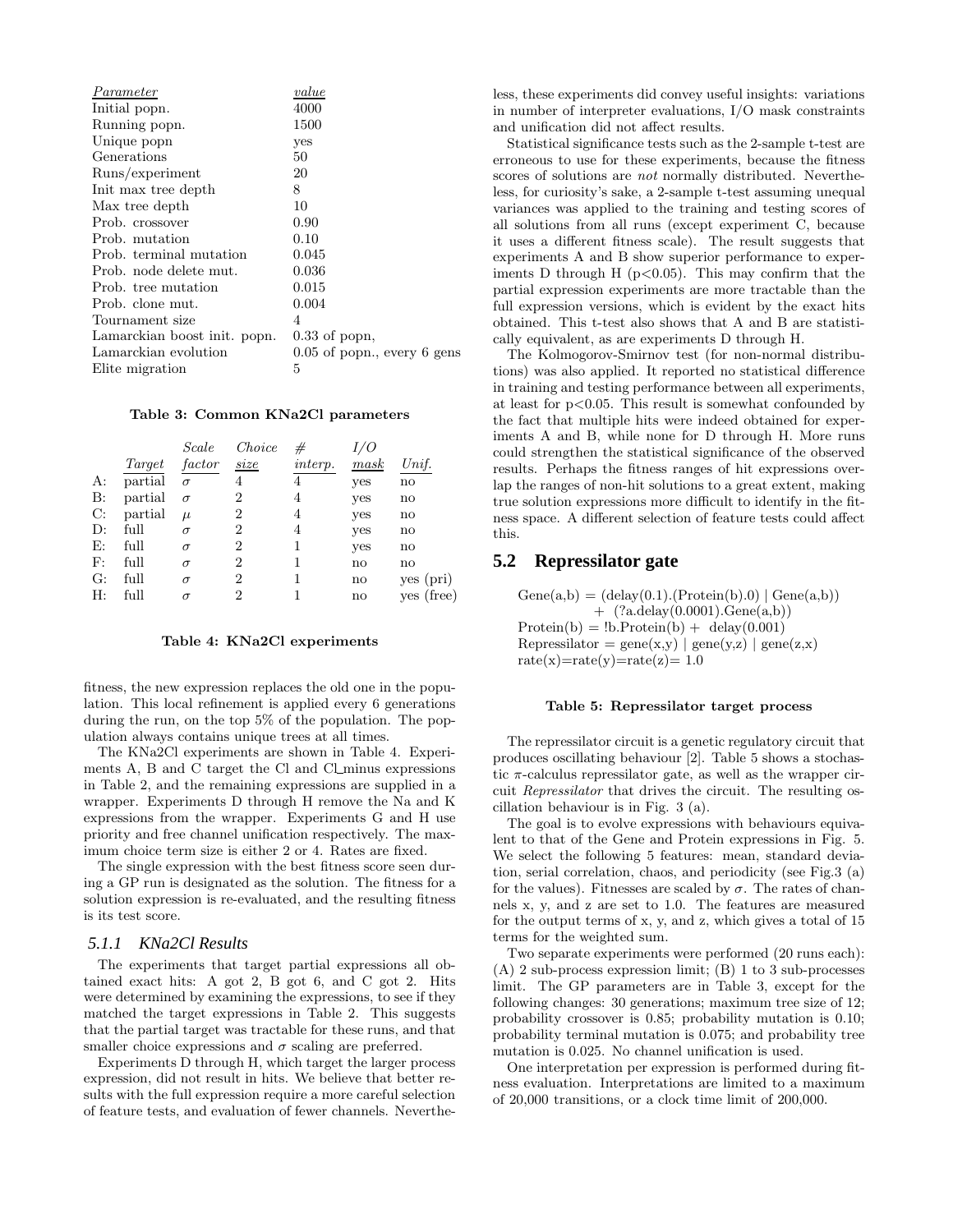For efficiency purposes, interpreted streams are filtered by using every third time value in the process output.

### *5.2.1 Repressilator Results*

|          | <b>Training fitness</b> |                  | <b>Testing fitness</b> |                  |
|----------|-------------------------|------------------|------------------------|------------------|
|          | # with in               | $#$ within       | # with in              | $#$ within       |
| $_{Run}$ | target range            | $\mu \pm \sigma$ | target range           | $\mu \pm \sigma$ |
|          | 18                      | 5                |                        |                  |
|          | 16                      | h                | 3                      |                  |

**Table 6: Repressilator summary (20 runs)**

Table 6 shows that runs generated solutions with fitnesses falling within the observed range of the target repressilator process, and some solutions were within one standard deviation of the target's mean fitness. The target fitness range was determined by running the repressilator 100 times, and tabulating the range of fitness values obtained. Testing scores are more discriminating, and show that solution behaviour naturally varies during different interpretations.

Some example plots are shown in Fig. 3. The labels a, b, and c label specific channels within the plots. Although no identical solution to the target expression arose, the following was a "near hit" from the runs in B (hand-simplified):

$$
Gene(a,b) = (delay(1.0).(Protein(a,b).0) | Gene(a,b)) + (?b.delay(0.01).Gene(a,b))
$$
  
Protein(a,b) = !a.(Protein(a,b)|Protein(a,b)+ delay(0.01)

This expression shares similarities with the target in Table 5. It also exhibits similar feature tests values, fitness scores, and time series plot (Fig. 3 (b)). Other than using a different time scale than the target process, its time series plot is remarkably similar to the target in (a). Two other solutions' plots are shown in (c) and (d) in Fig. 3. Oscillating behaviours often arose, although the oscillations were not always cleanly alternating as in the target plot. As can be seen, the periodicity is a difficult feature to fit.

## **5.3 A Cyclic Process**

The repressilator experiment suggests that periodicity is a challenging feature value to derive in solutions. This experiment concentrates on using periodicity and skew as the only feature tests. The target values are hand-specified, rather than calculated from a known target expression. We supply the following wrapper expression:

#### $(Repl?c1)|(Repl?c3)|(Repl?c5)|P0|P1|P2$

GP is to evolve P0, P1, and P2, using the 5 channels c1 through c5. The Repl terms are generating infinite streams of communications, and improve the chances of oscillating output. The process should have 2 observed channels: !c1 is to have a skew of 3.0, and period of 2.0; and !c3 has a skew of -3.0 and period of 6.0. Channel rates are to be evolved. Rather than use a simple floating point type for rates, we use an integer index, which is converted to a float rate using the following discrete logarithmic transformation:

$$
rate = 10^{(Index \mod ulo \ 7)-4}
$$

This uniformly generates one of the rates: 0.0001, 0.001, 0.01. 0.1, 1.0, 10.0, 100.0. Since the ratio of channel rates is of primary importance, this scheme improves the likelihood of high channel ratios.

The GP parameters used are in Table 3, except for the following: initial population size is 3500; running population size is 750; maximum 30 generations; max 13 runs; maximum initial tree depth is 8; and maximum tree depth is 12. Fitness values are scaled by feature value  $\sigma$ 's. A maximum of 3 sub-process terms and 4 choice terms are possible. No channel unification is used.

In order to give the interpretation adequate time to create cyclic behaviours, an iteration limit of 130,000 and time clock limit of 50.0 is used. With such high iterations, the resulting stream from the stochastic  $\pi$ -calculus interpreter can be enormous, the output stream is filtered by saving every 25th series value. Then 500 evenly-spaced time values are linearly interpolated from this stream. The resulting stream of 500 values is efficiently processed.

### *5.3.1 Cyclic Process Results*

|             | !c1    |      | !c3    |        |  |
|-------------|--------|------|--------|--------|--|
|             | period | skew | period | skew   |  |
| Target      | 2.0    | 3.0  | 6.0    | $-3.0$ |  |
| Avg         | 1.9    | 2.3  | 6.5    | $-1.9$ |  |
| <b>Best</b> | 2.1    | 2.9  | 8.1    | -3.5   |  |

**Table 7: Cyclic test score summary (avg 100 plots)**



!c1 and !c3. Vertical scales are indicated.

# **Figure 4: Cycle solution plots**

A summary of the test results is in Table 7. The "Avg" row specifies the average of each feature over all 13 solutions. Hence this row does not actually correspond to any single solution. The "Best" row specifies the features of the solution with the best overall fitness score. Most solutions exhibited feature values that were reasonably close to the target features This suggests that evolution benefited from the relatively low dimensional feature space of 4 features. The selection of periodicity and skew, along with the particular wrapper expression used, seemed to define a tractable search space for this problem.

An example of the best solution's plot is in Fig. 4. The "!c3" plot (blue, left scale) has a periodicity of 8.1. The effect of the negative skew is to more data points lower than the mean, which results in the shape of plot shown. The "!c1" plot (red, right scale) is spikier, due to positive skew, and its shorter period is evident.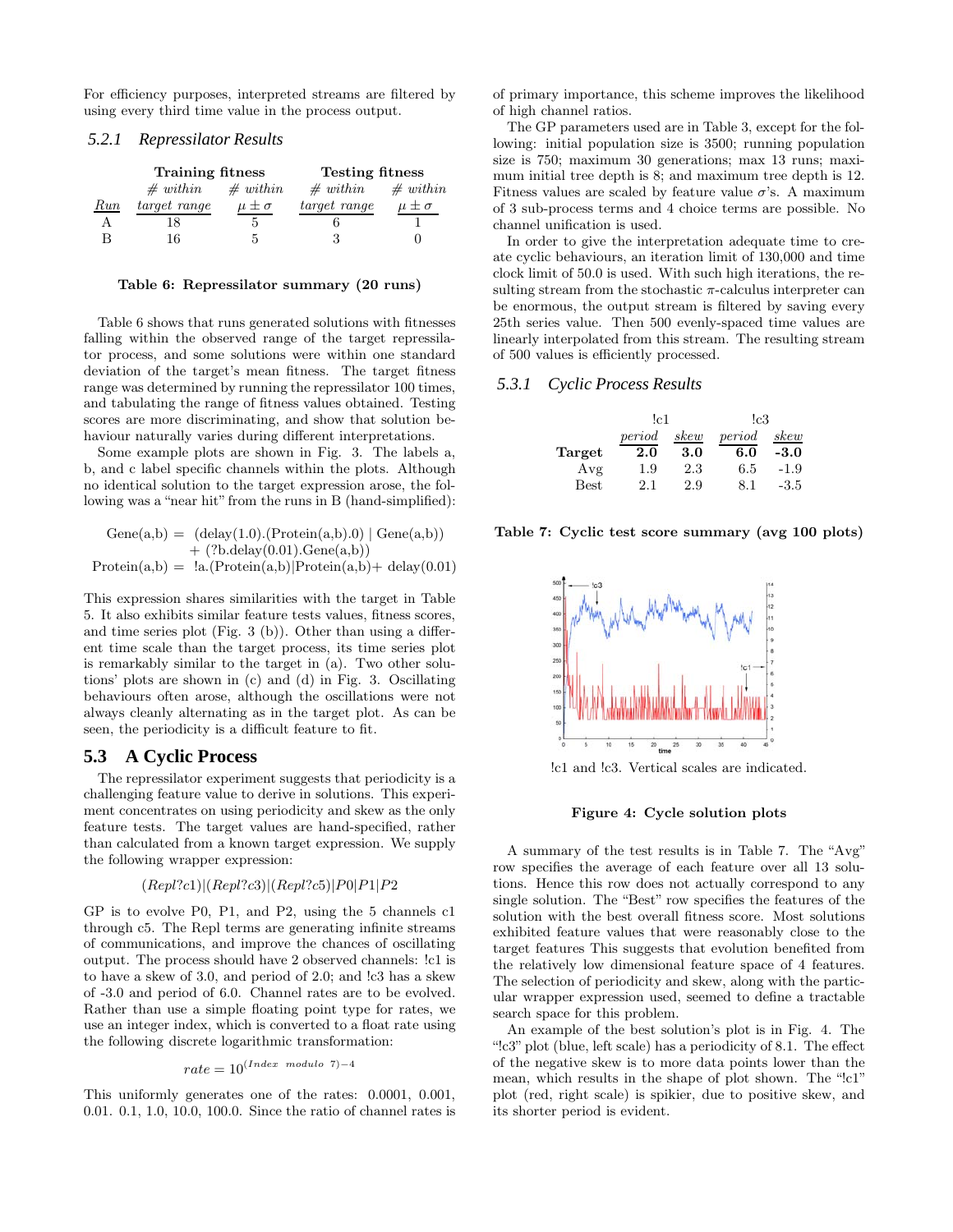

**Figure 3: Repressilator plots.** Feature values averaged over all 3 channels, over 100 plots.

The best solution expression is (hand simplified):

 $P0 = ?c2.P0 + !c3$  $P1 = \text{lc2} + \text{lc1.P1} + \text{lc2}. (P0|P1)$  $P2 = \text{lcl.}(P0|P1|P2) + \text{lcl.}(P0|P1|P2)$ <br>rate(c1) = 100.0, rate(c2) = rate(c  $rate(c2) = rate(c3) = 1.0$ 

Note that P2 has two identical choice terms. This has the effect of doubling the probability of selecting the "!c1" guard. Channels c4 and c5 are not used.

# **6. CONCLUSION**

This paper is one of the first examples of the automatic synthesis of stochastic processes written in the stochastic  $\pi$ calculus. Our results show that exact solutions are readily available for simple processes. More complex processes more likely result in behaviourally equivalent solutions – process expressions whose feature scores may be within the observed bounds of the target features. Note that our criteria for solution selection – the single expression with the best overall fitness in a run – is conservative, and perhaps too discriminating. A better solution may indeed exist in the population, but its fitness score may be poorer, due entirely to stochastic effects. By examining more individuals in the final population, perhaps with additional interpretations or feature tests, better results may have been reported.

A surprising result is that channel unification had no positive or negative effect when used. This suggests that the high frequency of deadlock in early generations is not a major detriment to evolution in the long term. Channel unification as implemented here did not flatten the search space.

Search spaces for stochastic systems are challenging in general, since target behaviour is inexact and often ambiguous. Unlike work in deterministic bio-network evolution in which the network model denotes reactions [12] [10], the stochastic π-calculus denotes *components* of interacting subprocesses. Although initial expressions may be simple, the overall run-time reaction network can be robust and complex, as it dynamically changes during interpretation.

This research improves on earlier work in [24] by considering true stochastic behaviours as measured by statistical feature scores, rather than monotonic "fixed" time series plots evaluated by sum-of-errors. Our fitness evaluation procedure is based on that used in [8] on noisy symbolic regression and gene regulatory network problems, which also uses normalized distances based on statistical feature scores. Research similar in spirit to this paper is [13], which uses another formal representation of bio-networks that is interpreted using the Gillespie algorithm. They also use feature tests to denote their time series plots. Main differences are the scope of feature tests implemented, as well as the semantic differences between both algebras.

The results confirm that statistical feature tests are useful for characterizing complex stochastic process behaviours. It is surprising how process behaviours can be specified with very little information. For example, mean and standard deviation were used for the partial KNa2Cl runs. This being said, the selection of feature sets for more complex processes is more difficult, and an open problem [14]. Overall success for complex processes depends upon careful selection of a reasonable number of effective features. The full KNa2Cl runs uses 16 features, and could benefit with a reduction.